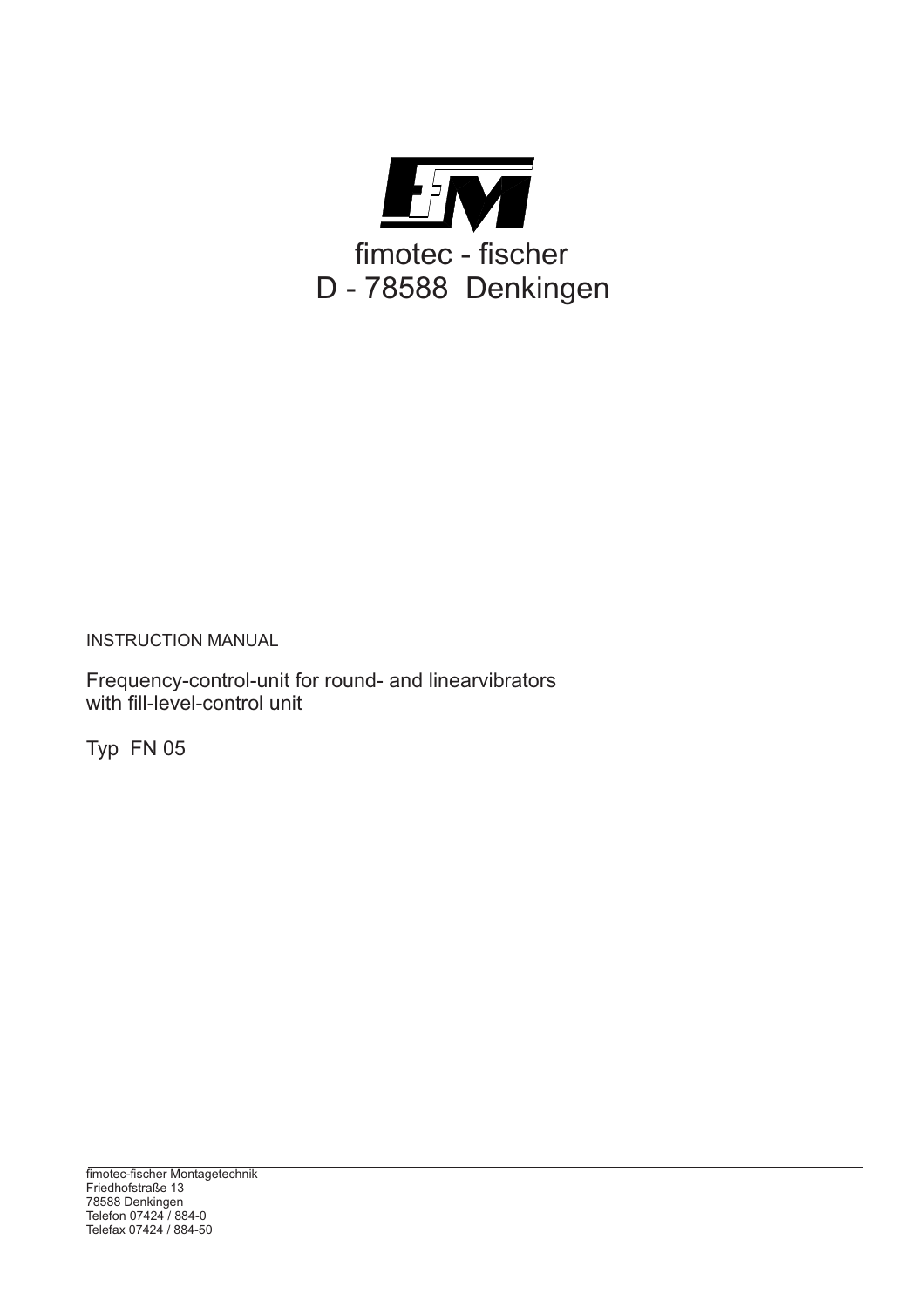# Typ FN 05



| <b>Safety hints</b>           | $\overline{2}$ |
|-------------------------------|----------------|
| Installation and implementing | 3              |
| General info                  | $4 - 6$        |
| Technical data                | 7              |
| Instrumentation               | 8              |
| Plugging and connect          | 9              |
| Connection diagram            | 10             |
| <b>Fault localisation</b>     | 11             |
| <b>CE-norms</b>               | 12             |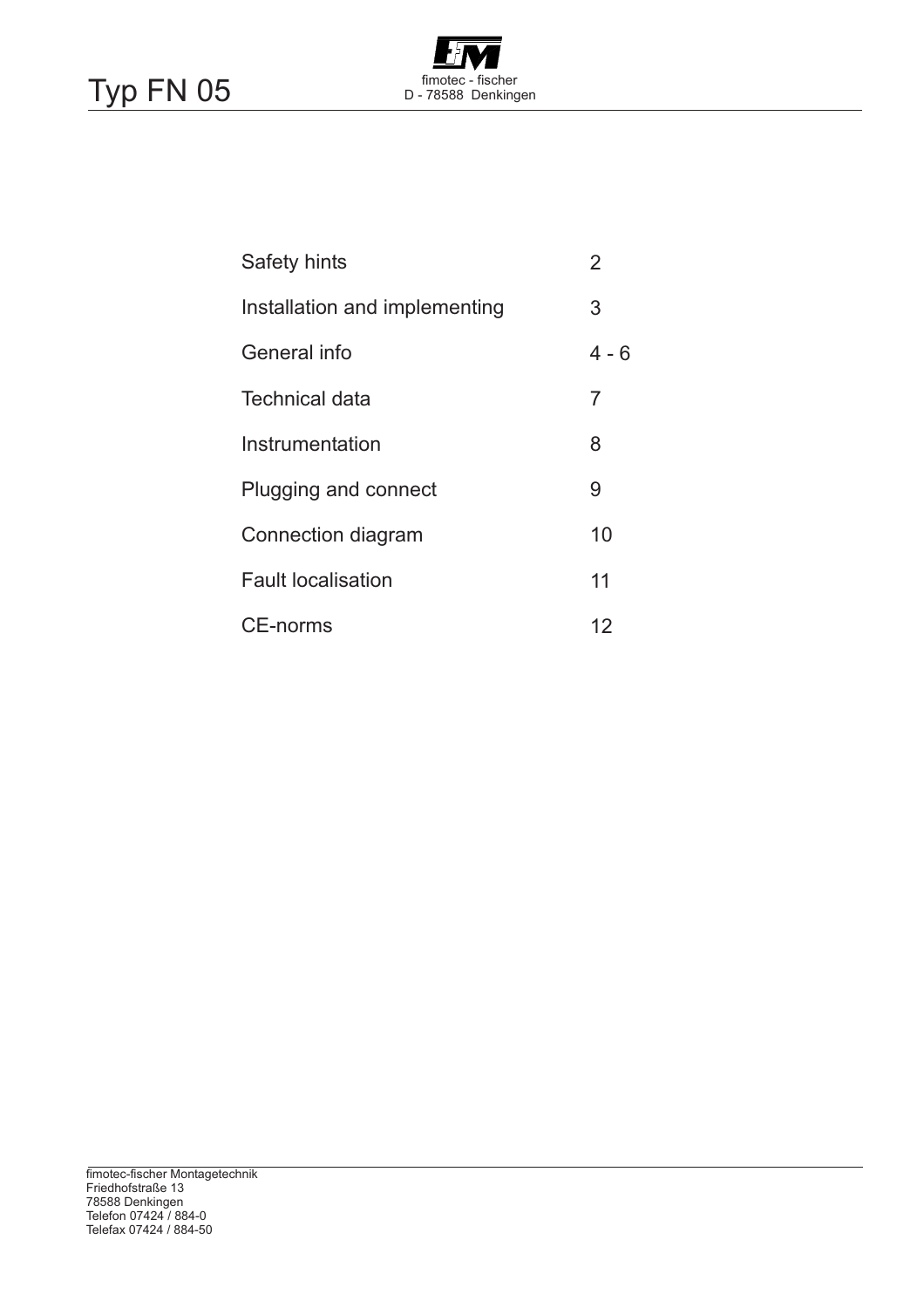Typ FN 05 fimotec - fischer



### Safety directions for the user

This description contains the required information for the use as prescribed of the described products. They are intended for qualified technical personnel.

Qualified persons are persons who on account of their training, experience and received instructions as well as their knowledge of relevant standards, regulations, rules for the prevention of accidents and operating conditions have been authorized by the responsible person in charge of the safety of the installation to execute the required work and who are able while doing so to detect and prevent all possible hazards (Definition of skilled labour, according to ICE 364).

#### **Hazard indication**

The following directions are for the safety of the service personnel as well as for the safety of the described products and the related devices and machinery.

#### **Warning !**

Hazardous voltage Disregard may cause death, serious injury or heavy damages to the equipment.

- Isolate supply voltage before mounting- and dismounting work as well as in case of fuse replacement or modifications of the structure.
- Observe the specific safety regulations for the prevention of accidents and safety in force for the particular case.
- Check before commissioning if the nominal voltage of the device corresponds to the local mains supply.
- Emergency-Stop installations must be effective in all modes of operation. Unlocking the Emergency Stop installation must not cause an uncontrolled re-start of the device.

#### **Use as prescribed**

The devices described herein are electrical equipment for the application in industrial installations. The equipment is designed for the application in control and automation techniques.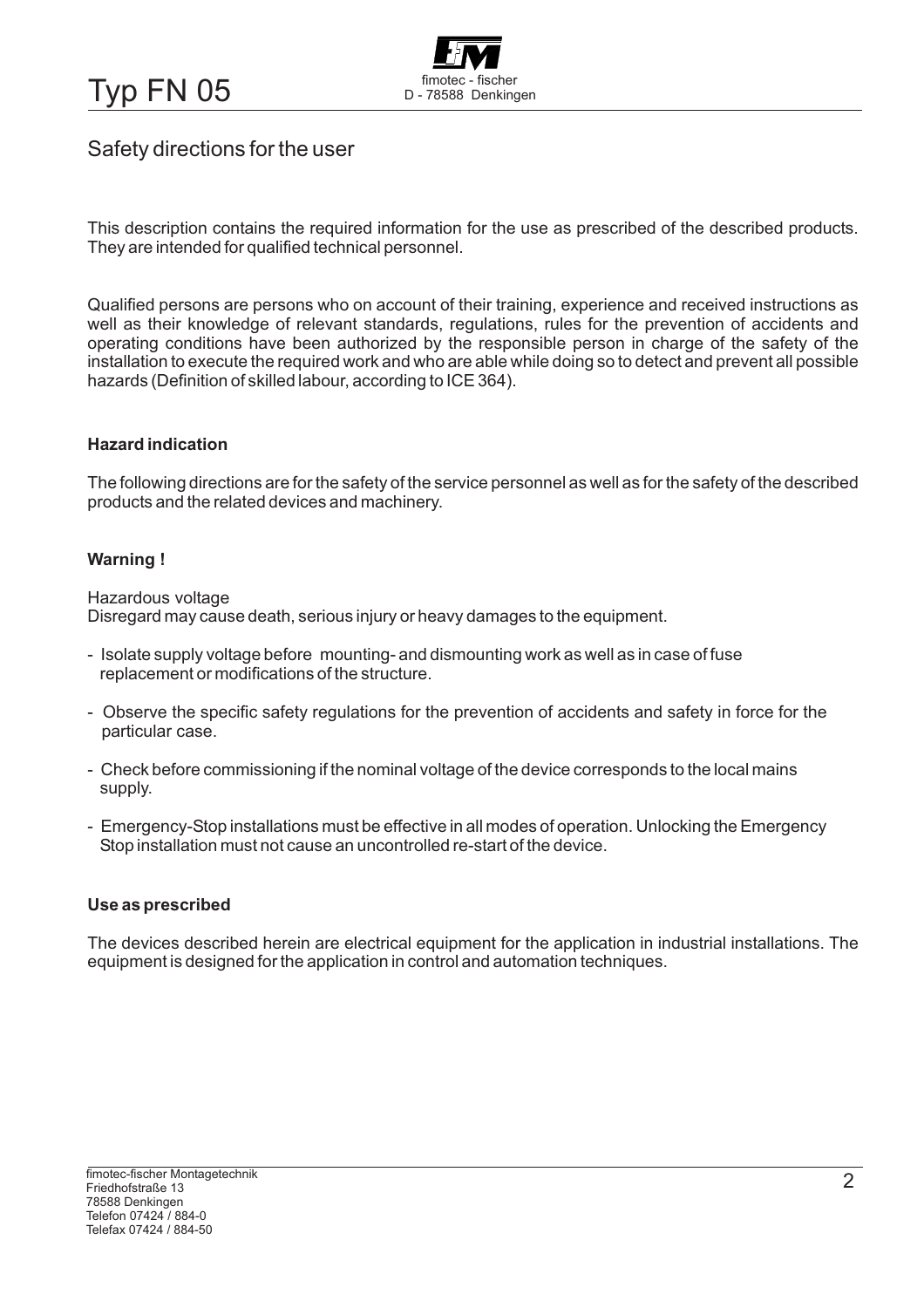Typ FN 05 fimotec - fischer



### Installation and commissioning

#### **Installation**

For installing the device three bore holes are provided on the backside. The assembly direction is optional. As the operation of the device generates heat an installation on or near other sources of heat should be avoided. The device must be mounted on a metal plate in the air flow in order to prevent overheating.

#### **Commissioning**

Before commissioning the local conditions of operation must be examined.

- Intensity of the mains supply
- Rated performance of the feeding device.

#### **Adjustment directions**

The following adjustments should only be effected by means of an adequate laboratory device (frequency adjustable from outside)and the results should then be transferred into this device.

#### **Procedure**

By means of the FN 05 first the mechanical resonance frequency is determined. For this purpose load the feed bowl or rail with only one test specimen. Then pass slowly through the drive frequency with the FN 05. At a mechanic resonance the test part has its highest speed. (ATTENTION: Two or more resonance points are possible). The main resonance point is the one with the highest speed of the part. As at this stage the system is very soft (conveying speed depending on absorbing) the output frequency of the FN05 must be increased by approx. 1,5 Hz compared to the mechanical resonance frequency (forced oscillation, see diagram 1). Thus the conveying system becomes mechanically stable and the conveying speed constant even in the case of weight modifications. The final adjustment of the requested conveying speed is then set by the set-point potentiometer (vibration intensity) and by the selection of the output current pulse form. Sine-wave current is often more adequate for circular feeders whereas triangle-wave current is preferred for linear vibration feeders.

#### **Result**

Not only a multiplication of the degree of efficiency (see diagram 2) by current back-feed results from this new concept but also a high stability of the conveying speed and a considerable simplification of the mechanical set-up work. The output frequency of the FN 05 is absolutely stable.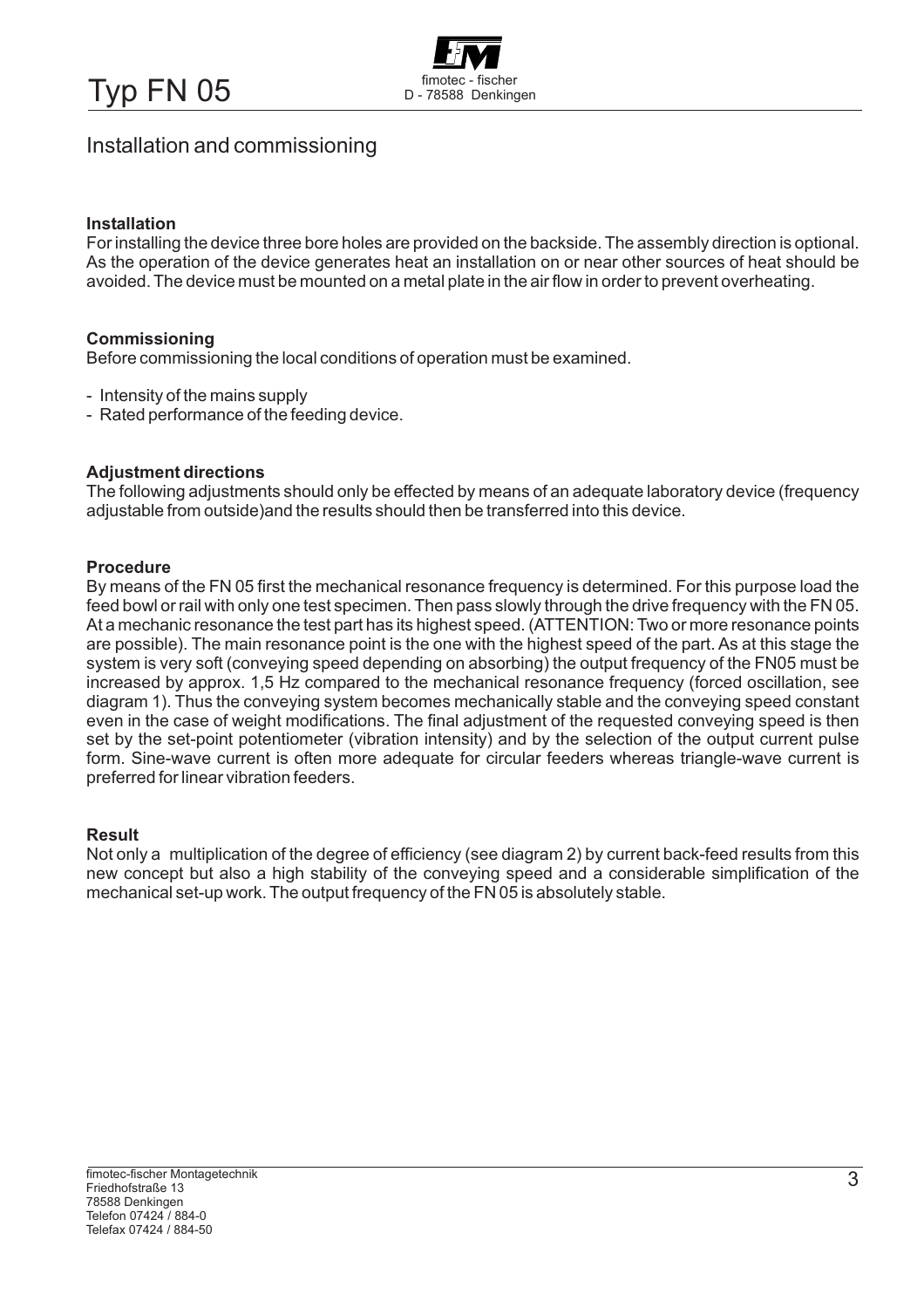

## General information

### Adjustment of the operating point at vibration systems

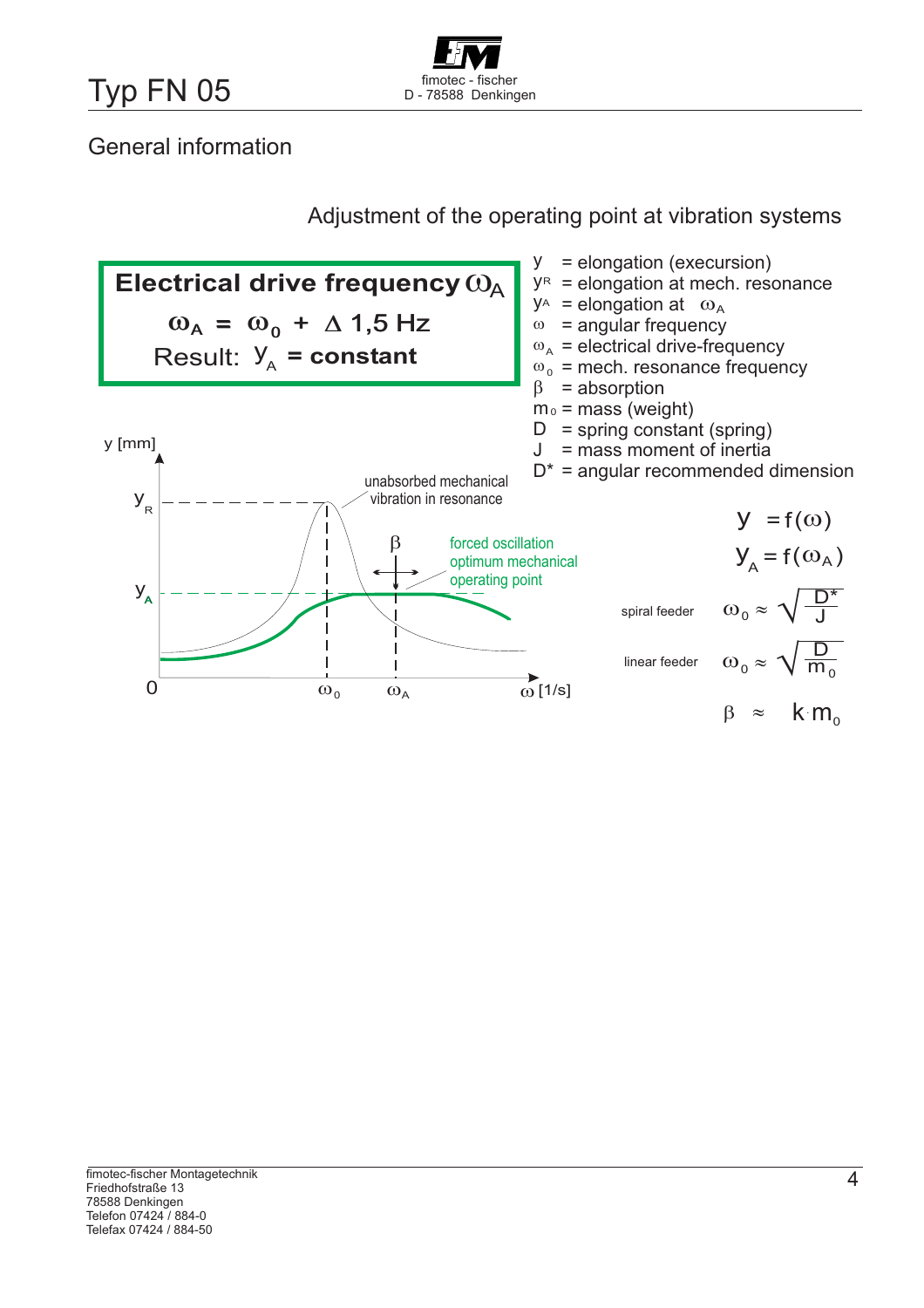

## General information

### Adjustment of operating point on oscillating systems **with high changes in weight**

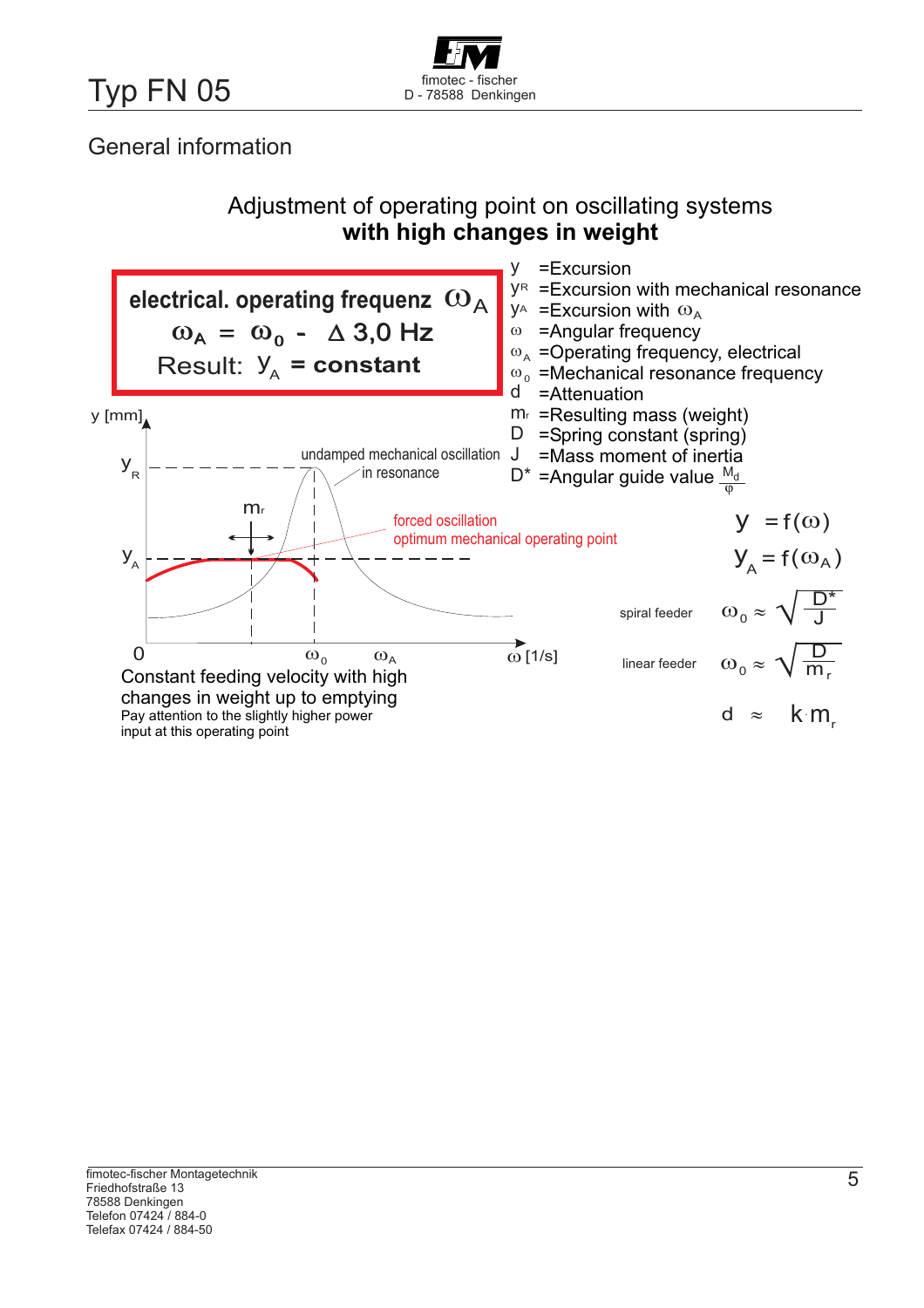Typ FN 05 Manusch D - 78588 Denkingen



## General information

# *Half-wave operation*

| 'aes | $\boldsymbol{\cup}$ aes<br>m <sub>r</sub> |
|------|-------------------------------------------|
|      |                                           |

=Damping constant =Total spring constant =Resulting mass of the oscillator and resulting mass moment of inertia

### **Attention!** *Attention! Pay attention to the following items in half-wave operation!*

Optimum operating point of the oscillator As fʌ can be selected with absolute stability by the Universal Resomat in the range of 4,0 – 99,9 Hz, the oscillator characteristic fo can be executed as a variable, standardized, mechanical value.  $f_A = f_0 \pm \Delta 3,0$ Hz

- **In this operating mode the mechanical frequency changes to half the value**  $\bullet$
- The output current shows as pulsating direct current (d.c.)  $\bullet$
- All other values are maintained.  $\bullet$

Bühner & Schaible GmbH Ameisenstraße 12 73663 Berglen Tel. 07181/97841-0 Fax 07181/97841-22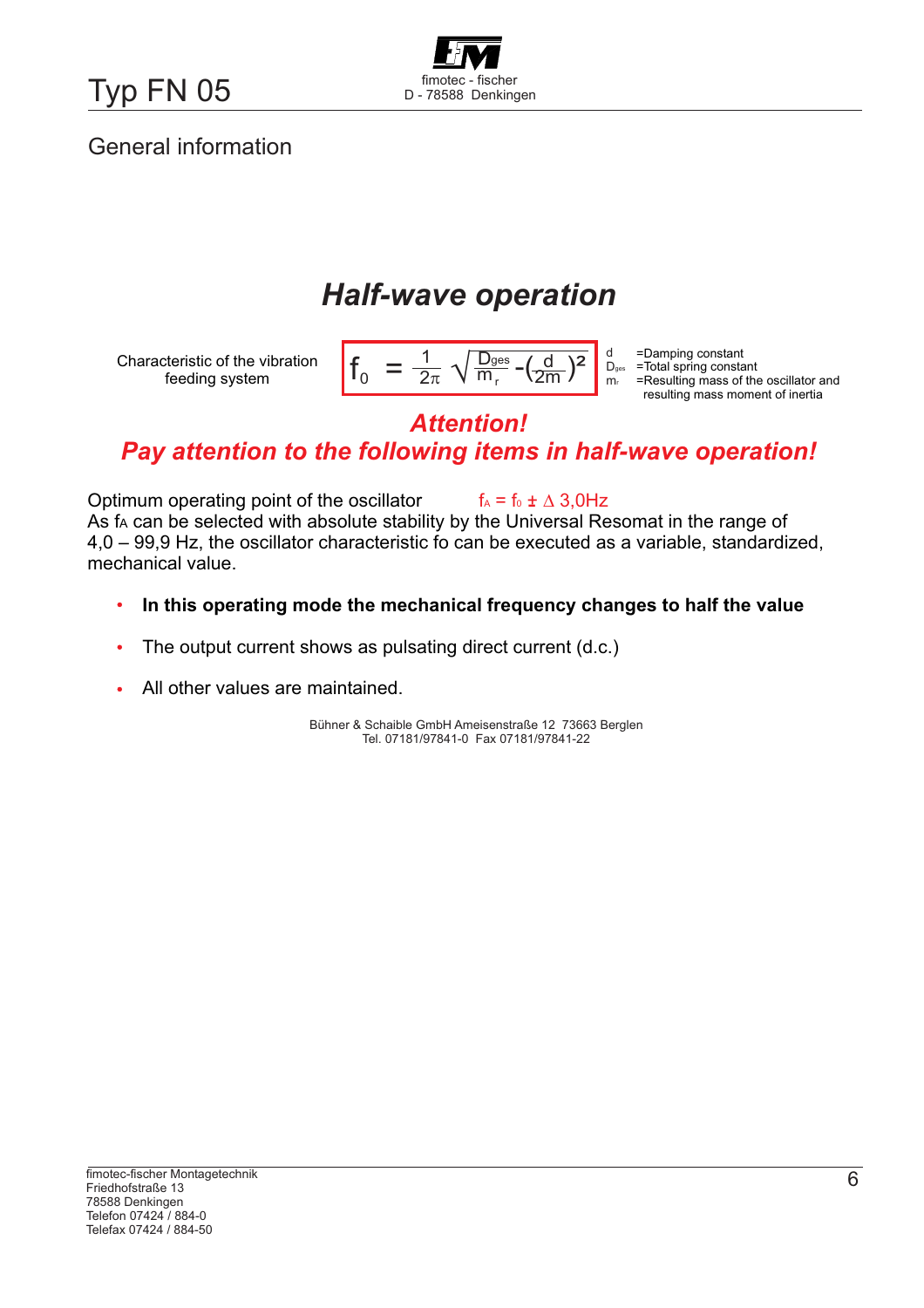

## Technical data

| Type                                  | <b>FN 05</b>                                                          |
|---------------------------------------|-----------------------------------------------------------------------|
| Supply voltage                        | 230 V or 115V, + 10% / -15% 50 / 60Hz                                 |
| Operating frequency                   | 10,0 - 99,9 Hz digitally adjustable<br>in 0,1Hz steps (quartz stable) |
| Output current<br>(oscillating force) | sine-wave or delta-wave a.c.<br>(short circuit proof)                 |
| Maximum continuous current            | 6 A                                                                   |
| Soft start                            | approx 3sec. connectable/disconnectable                               |
| Opto-coupler input<br>block / release | 24 VDC 10mA (invertable)                                              |
| Contact input<br>block / release      | contact, contact charge 12V, 10mA<br>(can be inverted)                |
| 24 V output                           | 24V max. 200mA                                                        |
| Nominal value input                   | 10K poti or 0 - 10V (Ri approx. 10K)                                  |
| Protection type                       | <b>IP 54</b>                                                          |
| Temperature range                     | $0 - 40^{\circ}$ C                                                    |
| <b>Dimensions</b>                     | aluminium housing 200 x 100 x 80 mm<br>drilling pattern 187 x 87 mm   |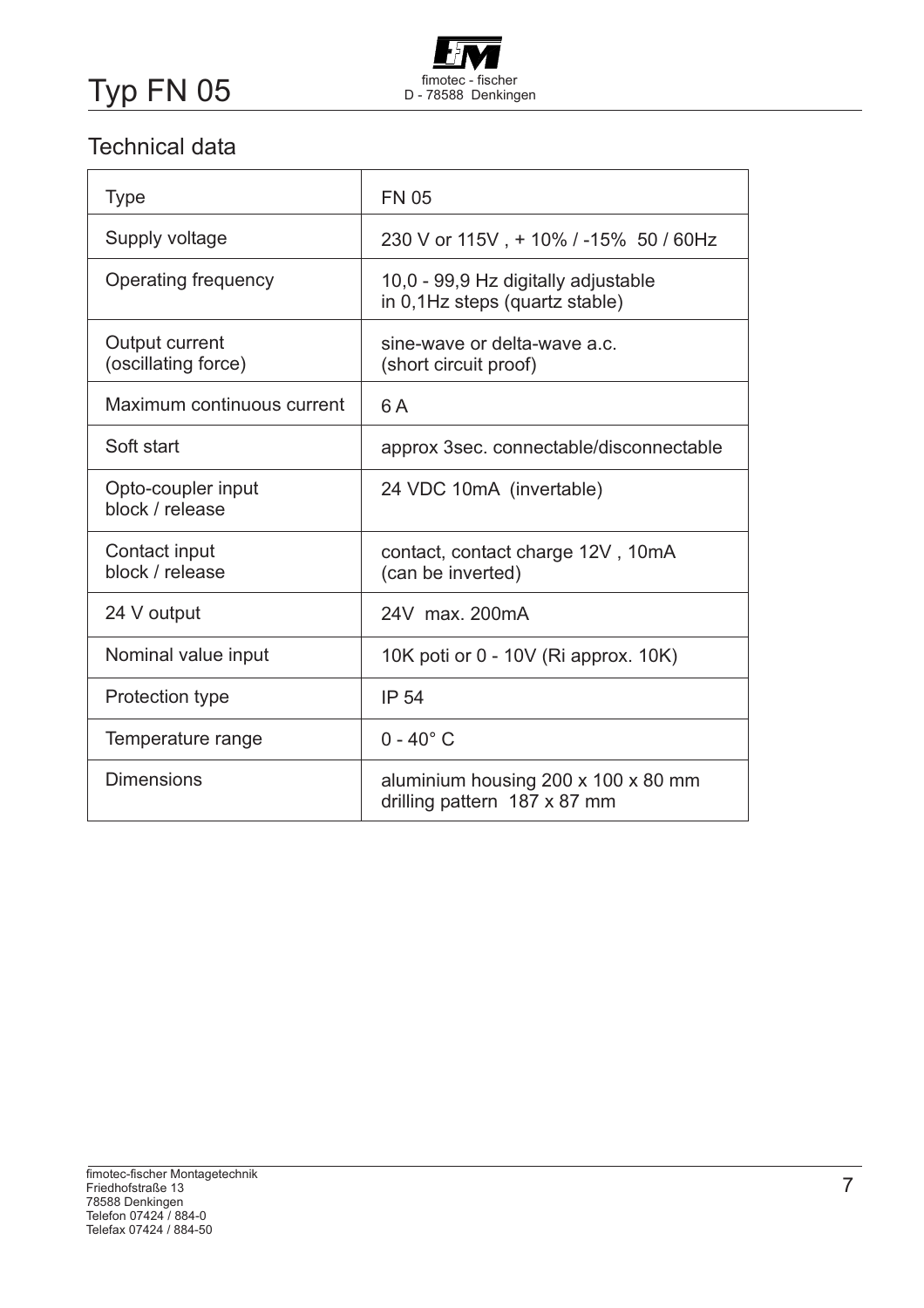Typ FN 05 Manufacture CFISCher D-78588 Denkingen



### Description of the device

#### **Connection of the vibration feeding device**

The control unit is provided with a flush-type socket-outlet. The proper mating connector is to be installed at the connection cable of the vibration feeding device.

#### **Control input lock / release**

The control input is designed for a potential-free contact (connection according to connection diagram page 10). Inside the device the input can be set to "lock" or "release" by switch no.2. If the selector switch is set to "lock" and the contact is closed, the output of the control unit disconnects. If the selector switch is set to "release" the output connects when closing the contact.

**If the control input is not used then the selector switch must be set to "lock".**

#### **Internal adjustment possibilities**

#### **ATTENTION! Before opening the device and when working inside unplug mains connector!!!**

#### **Selector switch 1.3 "sine-wave/rectangle-wave current"**

Thus the output pulse form can be selected. Sine-wave is often more advantageous at circular devices and rectangular is preferred at linear vibration feeding devices.

#### **Selector switch 2.3 "lock / release"**

Pre-selection of the control input function. If the control input is not used the selector switch must be set to "lock".

#### **Selector switch 3.3 "Soft start"**

The soft start becomes effective in the starting moment and it is meant to accelerate the feeding performance in due time, so that e.g. oriented material does not change ist position in the starting moment. The duration of the soft start is 3 sec. If no soft start is requested it must be switched off by actuating selector switch 3.

#### **Frequency switch**

By the frequency switches (10-1-0,1) the frequency can be adjusted in the range of 10,0 Hz and 99,9 Hz in steps of 0,1 Hz.

#### **Selector switch 1.2 Set-point value input**

There are two ways for the set-point value input. By means of a potentiometer which is installed as a standard in the device and is wired according to the connection diagram, or by

0 - 10 V DC. For this the plug-in jumpers must be plugged according to the connection diagram in each individual case.

#### **Selector switch 2.2 "half-wave"**

Thus the output pulse form can be selected between half-wave and full-wave.

#### **Set-point value limiter**

By means of a potentiometer which is for limiting the set-point value.

#### **Over-current-limiter**

If the over-current-limiter has turned off the device, it is possible with the RESET-Button to turn on the device again.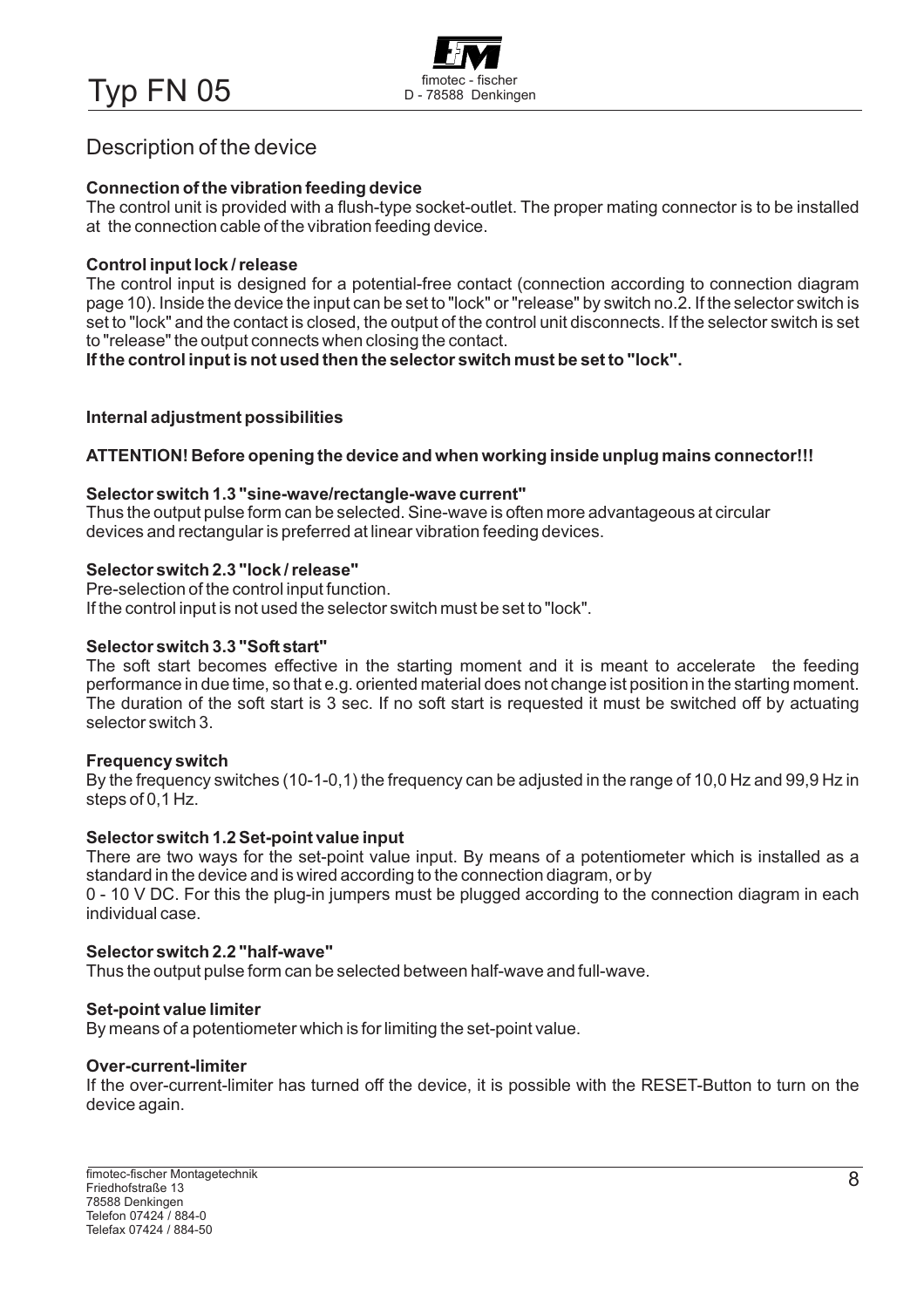Typ FN 05 FIM D - 78588 Denkingen



# Plugging and connect

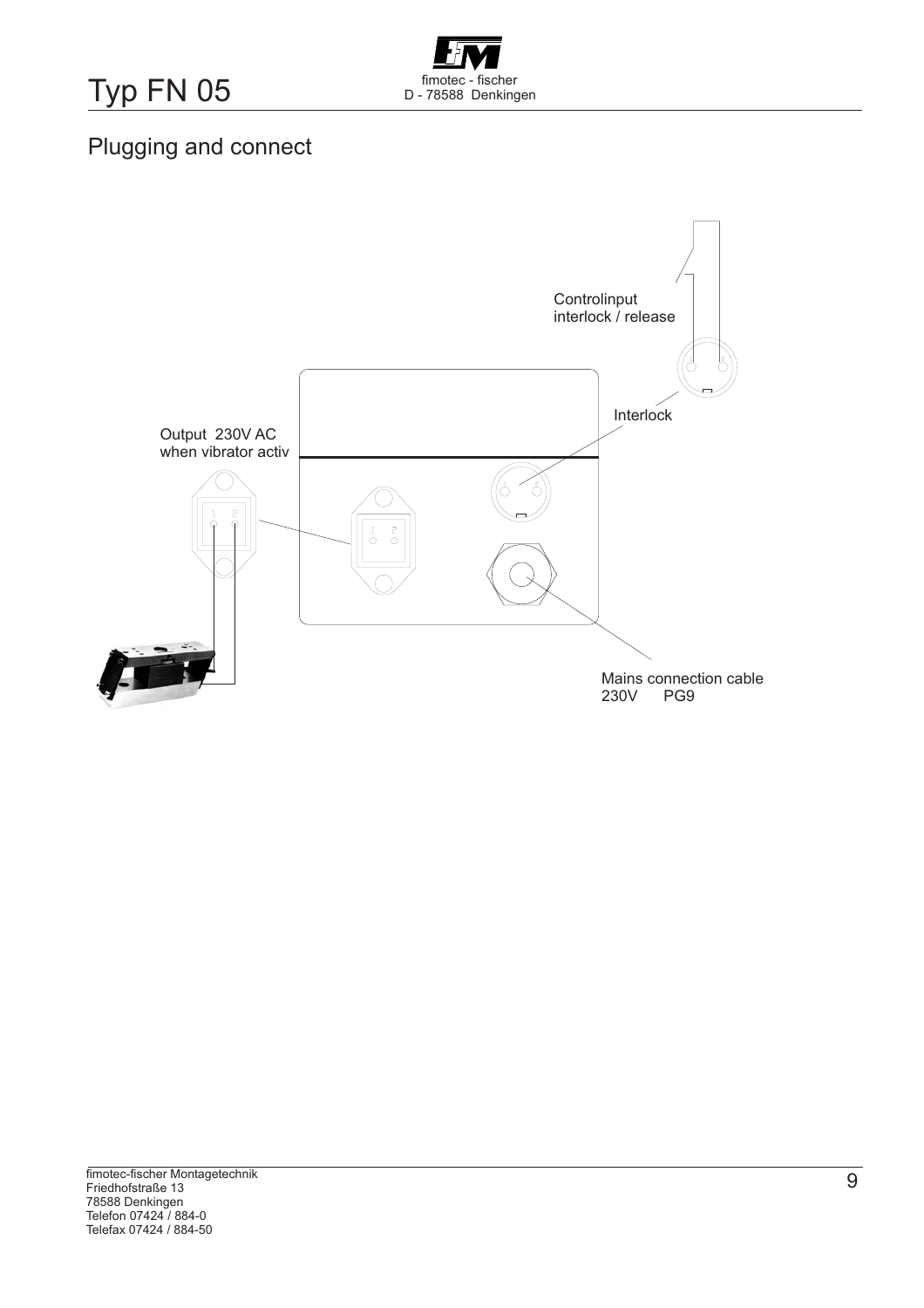# Typ FN 05 FILED - TO STATE TO DETERMIND DETAILS TO DETAIL DETAILS DETAILS DETAILS DETAILS DETAILS DETAILS DETAILS DETAILS DETAILS DETAILS DETAILS DETAILS DETAILS DETAILS DETAILS DETAILS DETAILS DETAILS DETAILS DETAILS DETA

# Connection diagram

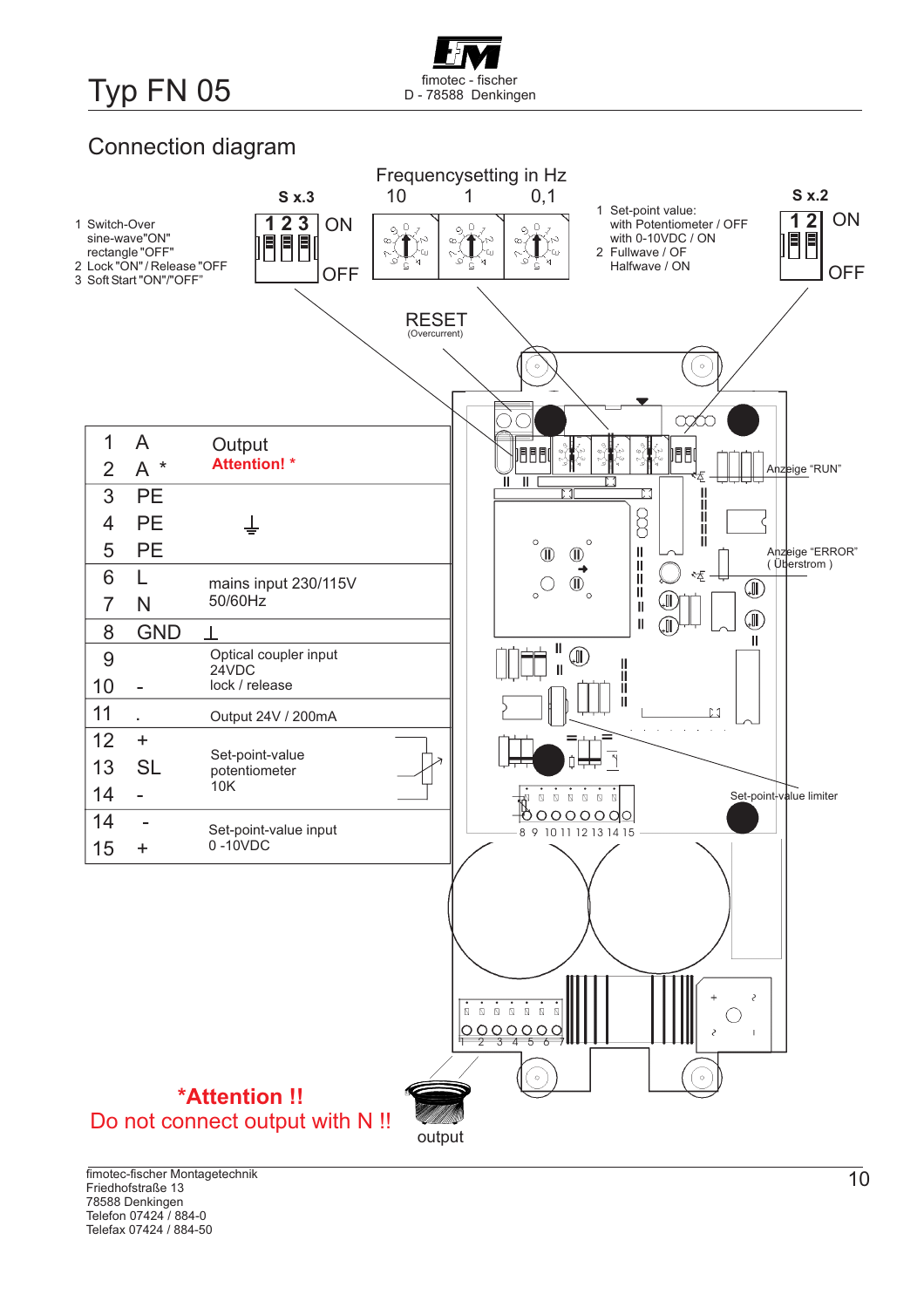

### Fault clearance

#### **The device does not function:**

- Check if mains supply is connected.
- Check fuses in device or replace, if required.
- Adjust control input "lock / release" correctly.
- If this input is not used, the selector switch must be set to "lock"

#### **Vibration feeding device does not perform:**

- Check if the correct output frequency is adjusted (adjustment directions page 3)

#### **Feeding device vibrates depending on load:**

- Check if the correct output frequency is adjusted (adjustment directions page 3)

#### **Magnet heats up:**

- Magnet has wrong nominal voltage, check!
- Because of wrong nominal voltage or too big an air gap the current consumption is too high, check!